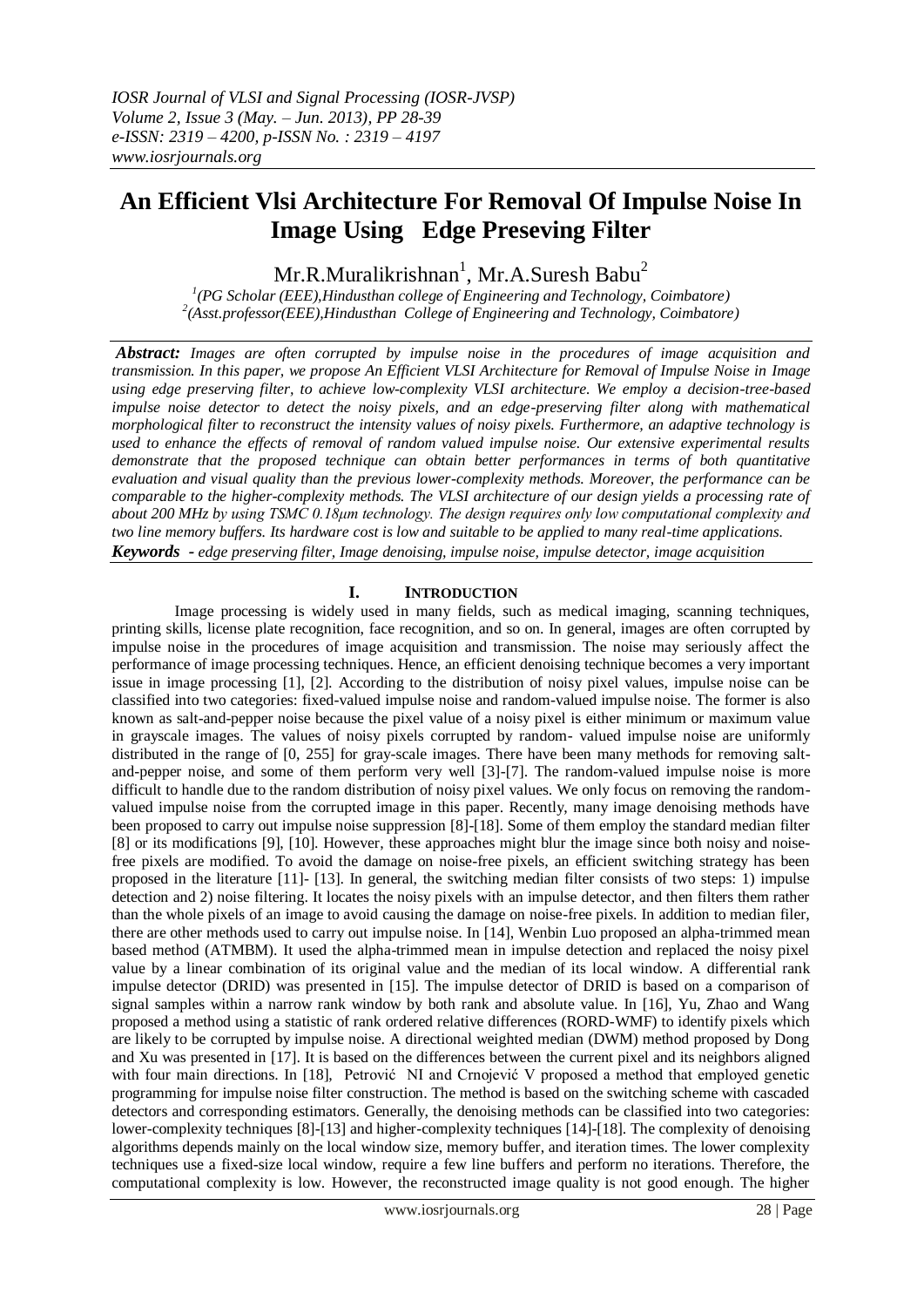complexity techniques yield visually pleasing images by using high computational complexity arithmetic operations, enlarging local window size adaptively or doing iterations. The higher-complexity approaches require long computational time as well as full frame buffer. Today in many practical real-time applications, the denoising process is included in end-user equipment, so there appears an increasing need of a good lowercomplexity demolishing technique, which is simple and suitable for low-cost VLSI implementation. Low cost is a very important consideration in purchasing consumer electronic products. To achieve the goal of low cost, less memory and easier computations are indispensable. In this paper, we focus only on the lower-complexity denoising techniques because of its simplicity and easy implementation with the VLSI circuit. The decision tree is a simple but powerful form of multiple variable analysis [19]. It can break down a complex decision-making process into a collection of imple decisions, thus provide a solution which is often easier to interpret[20]. There have been several methods using decision tree to deal with salt-and-pepper noise [4], [5], [21]-[23] and some of them perform well. Based on above basic concepts, we present a novel adaptive decision-tree-based denoising method (DTBDM) and its VLSI architecture for removing random-valued impulse noise. To enhance the effects of removal of impulse noise, the results of reconstructed pixels are adaptively written back as a part of input data. The proposed design requires simple computations and two line memory buffers only, so its hardware cost is low. For a 512×512 8-bit gray-scale test image, only two line buffer (512×2×8 bits) is needed in our design. Most state-of-the-art methods need to buffer a full image (512×512×8 bits). In our design, 99.6% of storage is reduced. Furthermore, only simple arithmetic operations, such as addition and subtraction, are used in DTBDM. Especially, it can remove the noise from corrupted images efficiently and requires no previous training. Our extensive experimental results demonstrate that the proposed technique can obtain better performances in terms of both quantitative evaluation and visual quality than other lower-complexity denoising methods [8]-[13]. Moreover, the performance can be comparable to the higher-complexity methods [14]-[16].The seven-stage VLSI architecture for the proposed design was implemented and synthesized by using Verilog HDL and Synopsys Design Compiler, respectively. In our simulation, the circuit can achieve 200 MHz with only 21k gate counts by using TSMC 0.18μm technology. The rest of this paper is organized as follows. The proposed DTBDM is introduced briefly in Section 2. Section 3 describes the proposed VLSI architecture in detail. Section 4 illustrates the VLSI implementation and comparisons. The conclusion is provided in Section 5.

## **II. The Proposed Dtbdm**

The noise considered in this paper is random-valued impulse noise with uniform distribution as practiced in [8]-[18]. Here, we adopt a  $3\times3$  mask for image denoising. Assume the pixel to be denoised is located at coordinate  $(i, j)$  and denoted as  $pi$ , and its luminance value is named as  $fi$ , as shown in Fig. 1. According to the input equence of image denoising process, we can divide other eight pixel values into two sets: *W Top Half* and *W Bottom Half*. They are given as

$$
W_{TopHalf} = \{a, b, c, d\}
$$
  
\n
$$
W_{RotionHalf} = \{e, f, g, h\}
$$
 (1)

DTBDM consists of two components: decision-tree-based impulse detector and edge-preserving image filter. The detector determines whether *pi,j* is a noisy pixel by using the decision tree and the correlation between pixel *pi,j* and its neighboring pixels. If the result is positive, edge-preserving image filter based on directionoriented filter generates the reconstructed value. Otherwise, the value will be kept unchanged. The design concept of the DTBDM is displayed in Fig. 2.

## **2.1 Decision-Tree-Based Impulse Detector**

 In order to determine whether *pi,j* is a noisy pixel, the correlations between *pi,j* and its neighboring pixels are considered [10],[11], [14], [16], [17], [23]-[30]. Surveying these methods, we can simply classify them into several ways observing the degree of isolation at current pixel [10], [11], [14], [16], [17],[23]-[25], determining whether the current pixel is on a fringe[16], [17], [26], [27] or comparing the similarity between current pixel and its neighboring pixels [16], [28]-[30]. Therefore, in our decision-tree-based impulse detector, we design three modules**-**isolation module, fringe module, and similarity module. Three concatenating decisions of these modules build a decision tree. The decision tree is a binary tree and can determine the status of *pi,j* by using the different equations in different modules. First, we use isolation module to decide whether the pixel value is in a smooth region. If the result is negative, we conclude that the current pixel belongs to noisy-free. Otherwise, if the result is positive, it means that the current pixel might be a noisy pixel or just situated on an edge. The fringe module is used to confirm the result. If the current pixel is situation an edge, the result of fringe module will be negative (noisy-free); otherwise, the result will be positive. If isolation module and fringe module cannot determine whether current pixel belongs to noisy free, the similarity module is used to decide the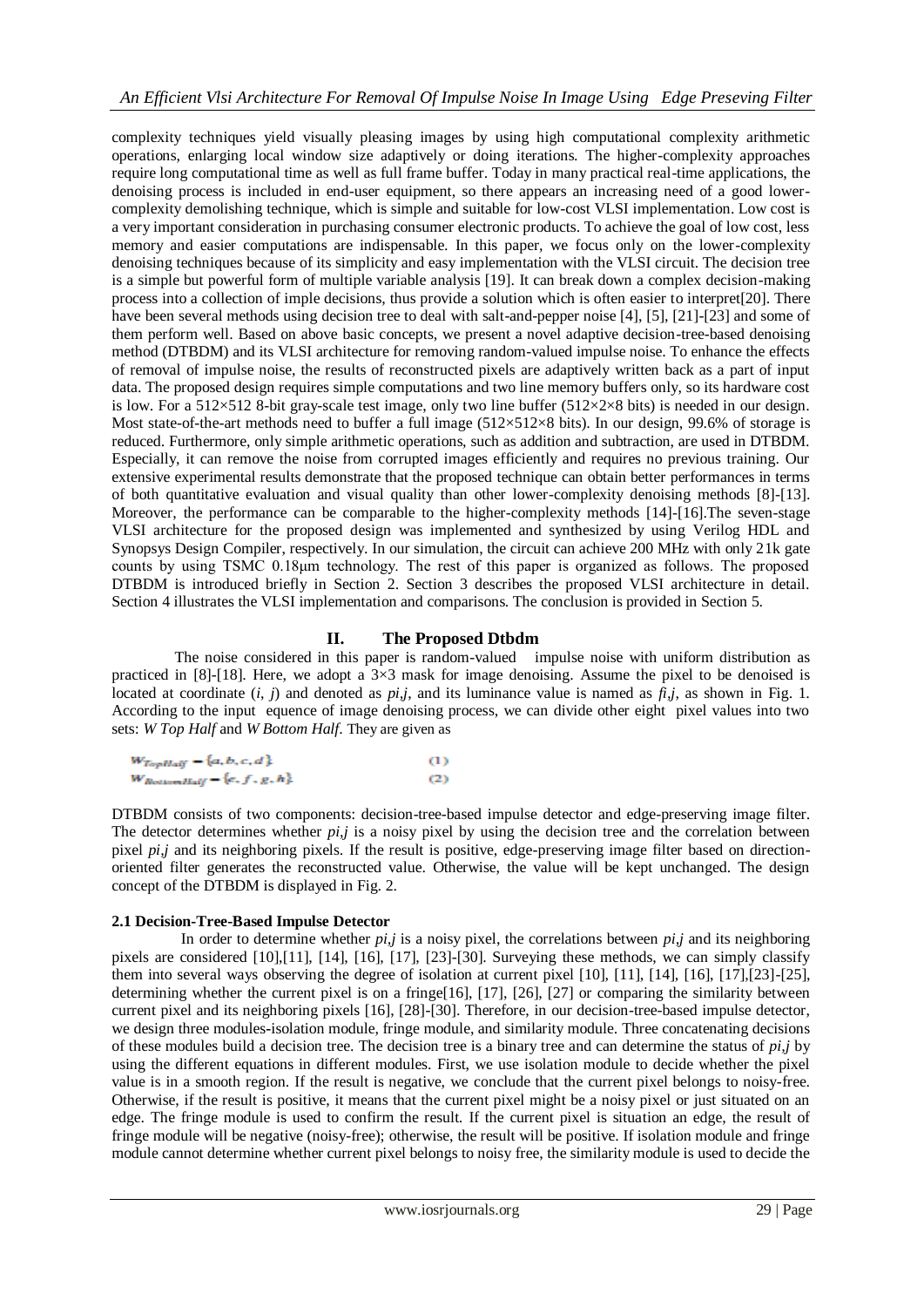result. It compares the similarity between current pixel and its neighboring pixels. If the result is positive, *pi,j* is a noisy pixel; otherwise, it is noise free. The following sections describe the three modules in detail.

## *2.1.1 Isolation Module (IM)*

The pixel values in a smooth region should be close or locally slightly varying, as shown in Fig. 3. The differences between its neighboring pixel values are small. If there are noisy values, edges or blocks in this region, the distribution of the values is different, as shown in Fig. 4. Therefore, we determine whether current pixel is an isolation point by observing the smoothness of its surrounding pixels. Fig. 5 shows an example of noisy image. The pixels with shadow suffering from noise have low similarity with the neighboring pixels and the so-called isolation point. The difference between it and its nerghboring pixel value is large. According to the above concepts, we first detect the maximum and minimum luminance values in *W Top Half*, named as *Top Half \_max*, *Top Half \_min*, and calculate the difference between them, named as *Top Half\_ diff*. For *W Bottom Half*, we apply the same idea to obtain Bottom *Half diff*. The two difference values are compared with a threshold *The IMa*to decide whether the surrounding region belongs to a smooth area. The equations are as:

 $TopHalf\_diff = TopHalf\_max - TopHalf\_min$ .  $(3)$  $BottomHalf\_diff = BottomHalf\_max - BottomHalf\_min.$  (4)

[true, if  $(TopHalf\_diff \ge Th\_IM_a)$ ] or  $(BottomHalf\_diff \ge Th \_IM_a)$  (5) Decision  $I = \{$ false, otherwise.



Fig. 2. The dataflow of DTBDM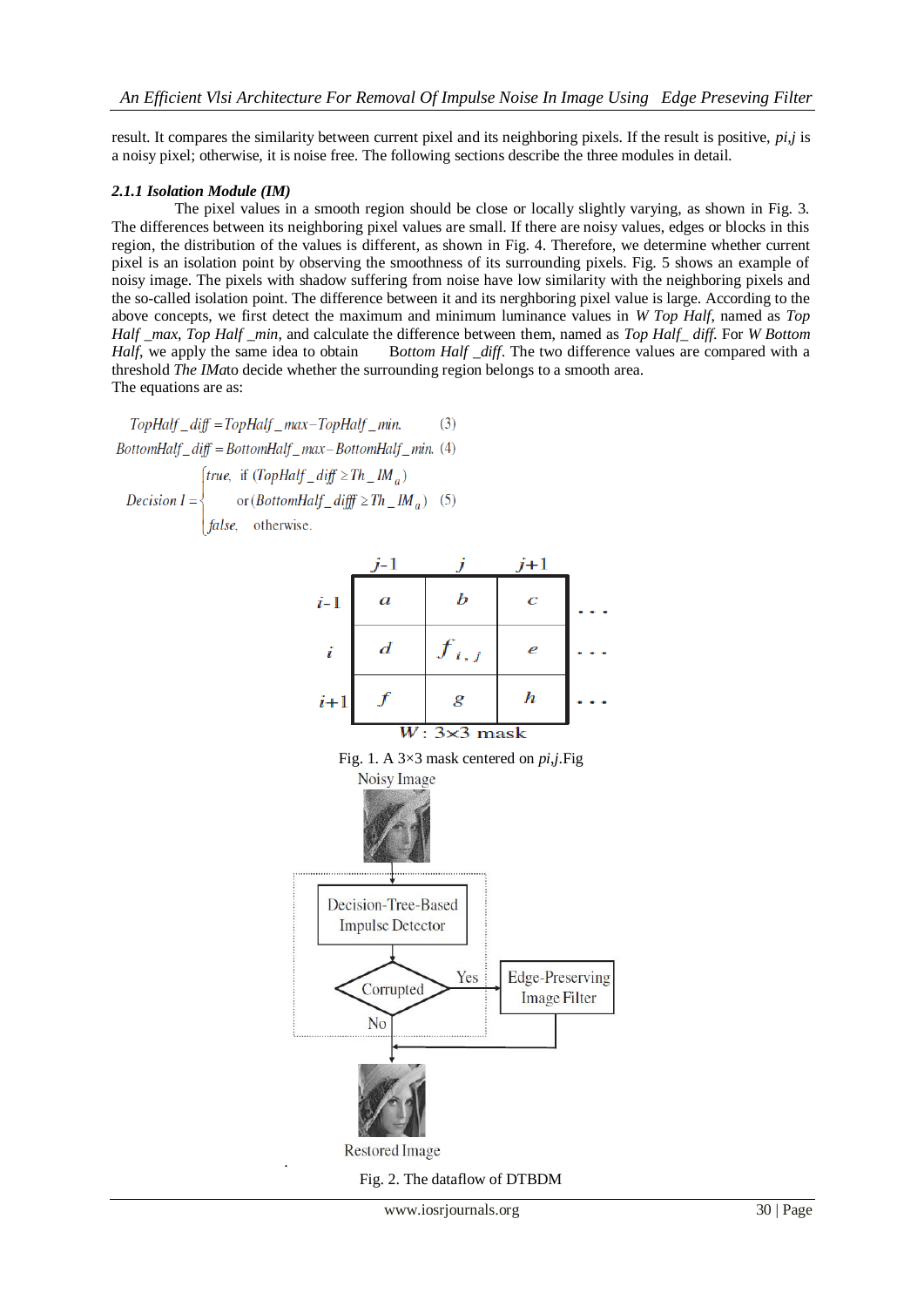

(a) original image (b) Region of red rectangle (c) Gray-scale value Fig. 3. A smooth region in Lena



(a) original image (b) Region of red rectangle (c) Gray-scale value Fig. 4. A non-smooth region in Lena



(a) original image (b) Region of red rectangle (c) Gray-scale value Fig. 5. The difference between noisy and neighboring pixels in Lena



#### **2.1.2 Fringe Module (FM)**

If *pi,j* has a great difference with neighboring pixels, it might be a noisy pixel (discussed in Section 2.1.1 IM) or just situated on an edge, as shown in Fig. 6. How to conclude that a pixel is noisy or situated on an edge is difficult. In order to deal with this case, we define four directions, from *E*1 to *E*4*,* as shown in Fig. 7. We take direction *E*1 for example. By calculating the absolute difference between *fi,j* and the other two pixel values along the same direction respectively, we can determine whether there is an edge or not. The equations are as:

$$
FM = E_1 = \begin{cases} \int atte, & \text{if } (n - f_{i,j}) \geq Th = FM_a \text{)} \\ & \text{or } (n - h) \geq Th = FM_a \text{)} \\ & \text{or } (n - h) \geq Th = FM_b \text{)} \end{cases} \tag{9}
$$
\n
$$
FM = E_2 = \begin{cases} \int atte, & \text{if } (k - f_{i,j}) \geq Th = FM_a \text{)} \\ & \text{or } (k - f_{i,j}) \geq Th = FM_a \text{)} \\ & \text{or } (k - f_{i,j}) \geq Th = FM_a \text{)} \\ & \text{or } (k - f) \geq Th = FM_b \text{)} \end{cases} \tag{10}
$$
\n
$$
FM = E_3 = \begin{cases} \int atte, & \text{if } (k - f_{i,j}) \geq Th = FM_a \text{)} \\ & \text{or } (k - f_{i,j}) \geq Th = FM_a \text{)} \\ & \text{or } (k - f_{i,j}) \geq Th = FM_a \text{)} \\ & \text{or } (k - f_{i,j}) \geq Th = FM_a \text{)} \\ & \text{if } (k - f_{i,j}) \geq Th = FM_a \text{)} \\ & \text{or } (k - f_{i,j}) \geq Th = FM_a \text{)} \end{cases} \tag{12}
$$
\n
$$
FM = E_4 = \begin{cases} \int atte, & \text{if } (k - f_{i,j}) \geq Th = FM_a \text{)} \\ & \text{or } (k - f_{i,j}) \geq Th = FM_a \text{)} \\ & \text{or } (k - f_{i,j}) \geq Th = FM_a \text{)} \\ & \text{or } (k - f_{i,j}) \geq Th = FM_a \text{)} \end{cases} \tag{13}
$$
\n
$$
D_e = \begin{cases} \int atte, & \text{if } (FM = E_3) \text{ or } (FM = E_2) \\ & \text{if } (km = K_3) \text{ or } (FM = E_3) \text{} \end{cases} \tag{13}
$$

#### **2.1.3 Similarity Module (SM)**

The last module is similarity module. The luminance values in mask *W* located in a noisy-free area might be close. The median is always located in the canter of the variational series, while the impulse is usually located near one of its ends. Hence, if there are extreme big or small values, that implies the possibility of noisy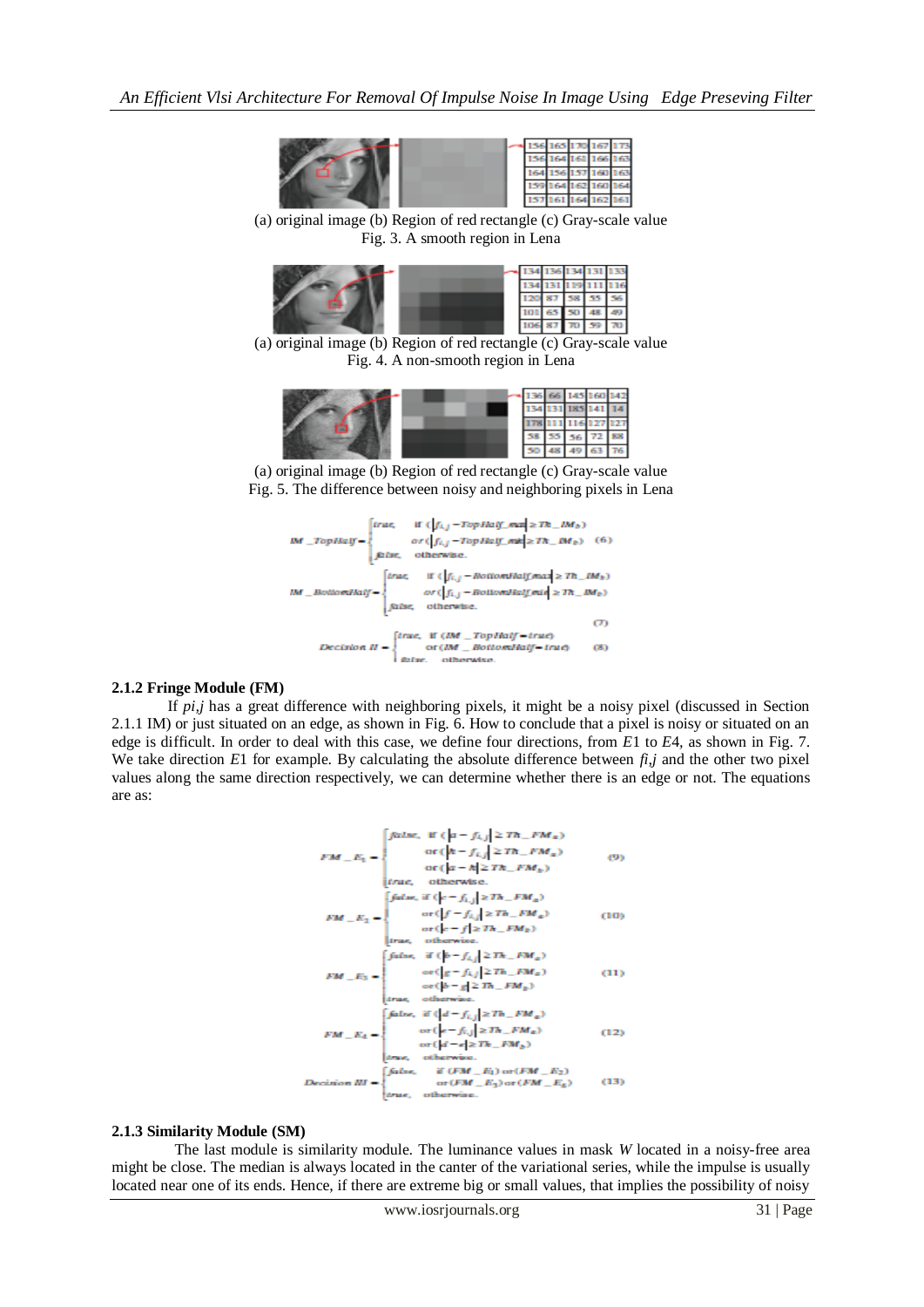signals. According to this concept, we sort nine values in ascending order and obtain the 4th, 5th and 6th values which are close to the median in mask *W*. The 4th, 5th and 6<sup>th</sup> values are represented as 4*thinWi,j, Median In Wi,j* and 6*thinWi,j*.

$$
Max_{i,j} = 6_{th}inW_{i,j} + Th\_SM_a,
$$
\n(14)  
\n
$$
Min_{i,j} = 4_{th}inW_{i,j} - Th\_SM_a
$$
\n
$$
N_{\text{max}} =\begin{cases} Max_{i,j}, \text{ if } (Max_{i,j} \leq MedianlnW_{i,j} + Th\_SM_b) \\ MedianlnW_{i,j} + Th\_SM_b, \text{ otherwise.} \end{cases}
$$
\n(15)  
\n
$$
N_{\text{min}} =\begin{cases} Min_{i,j}, \text{ if } (Min_{i,j} \geq MedianlnW_{i,j} - Th\_SM_b) \\ MedianlnW_{i,j} - Th\_SM_b, \text{ otherwise.} \end{cases}
$$

*Maxi,j* and *Mini,j* are used to determine the status of pixel *pi,j*. However, in order to make the decision more precisely, we do some modifications as Finally, if *fi,j* is not between *Nmax* and *Nmin*, we conclude that *pi,j* is a noise pixel. Edge-preserving image filter will be used to build the reconstructed value. Otherwise, the original value *fi,j* be the output. The equation is as

*Decision IV* = 
$$
\begin{cases} true, & \text{if } (f_{i,j} \ge N_{\text{max}}) \text{ or } (f_{i,j} \le N_{\text{min}}) \\ false, & \text{otherwise.} \end{cases}
$$
 (17)

Obviously, the threshold affects the quality of denoised images of the proposed method. A more appropriate threshold contributes to achieve a better detection result. However, it is not easy to derive an optimal threshold through analytic formulation. The fixed values of thresholds make our algorithm simple and suitable for hardware implementation. According to our extensive experimental results, the thresholds *Th\_IMa*, *TH\_IMb*, *Th\_FMa*, *Th\_FMb*, *Th\_SMa*and *Th\_SMb*are all predefined valuesand set as 20, 25, 40, 80, 15 and 60, respectively.



(a) original image (b) Region of red rectangle (c) Gray-scale value Fig. 6. The edge region in Lena

|  |  |  |  |  |  |  |  |  |  |  |               |  | $\sim$ $\sim$ $\sim$                                                                                                                                                                                                                                                  |
|--|--|--|--|--|--|--|--|--|--|--|---------------|--|-----------------------------------------------------------------------------------------------------------------------------------------------------------------------------------------------------------------------------------------------------------------------|
|  |  |  |  |  |  |  |  |  |  |  |               |  |                                                                                                                                                                                                                                                                       |
|  |  |  |  |  |  |  |  |  |  |  | $\mathcal{F}$ |  | <b>The Contract of the Contract of the Contract of the Contract of the Contract of the Contract of the Contract of the Contract of the Contract of the Contract of the Contract of the Contract of the Contract of the Contract </b><br>$\mathbf{r}$ and $\mathbf{r}$ |
|  |  |  |  |  |  |  |  |  |  |  |               |  |                                                                                                                                                                                                                                                                       |

Fig. 7. Four directions in DTBDM.

## **2.2 Edge-Preserving Image Filter**

:

To locate the edge existing in the current *W*, a simple edge preserving technique which can be realized easily with VLSI circuit is adopted. The dataflow and the pseudo code of our edge-preserving image filter are shown in Fig. 8 and 9, respectively .Here, we consider eight directional differences, from *D*1to *D*8, to reconstruct the noisy pixel value, as shown in Fig. 10and eq. (18). Only those composed of noise-free pixels are taken into account to avoid possible misdetection. Directions passing through the suspected pixels are discarded to reduce miss detection. Therefore, we use *Maxi j* and *Mini,j*, defined in similarity module (SM), to determine whether the values of *d*, *e*, *f*, *g* and *h*are likely corrupted respectively. If the pixel is likely being corrupted by noise, we don't consider the direction including the suspected pixel. In the second block, if *d*, *e*, *f*, *g* and *h* are all suspected to be noisy pixels, and no edge can be processed, sofi,  $\hat{j}^{\hat{i}}$  (the estimated value of *pi*,*j*) is equal to the weighted average of luminance values of three previously denoised pixels and calculated as (*a* +*b* \*2+*c)*/4 . In other conditions, the edge filter calculates the directional differences of the chosen directionsand locates the smallest one (*D*min) among them in thethird block. The equations are as follows. In the last block of Fig. 8, the smallest directional difference implies that it has the strongest spatial relation with *pi,j*, and probably there exists an edge in its direction. Hence, the mean of luminance values of the pixels which possess the smallest directional difference is treated as *fi*, *j* ˆ . After *fi*, *j* ˆ is determined, a tuning skill is used to filter the bias edge. If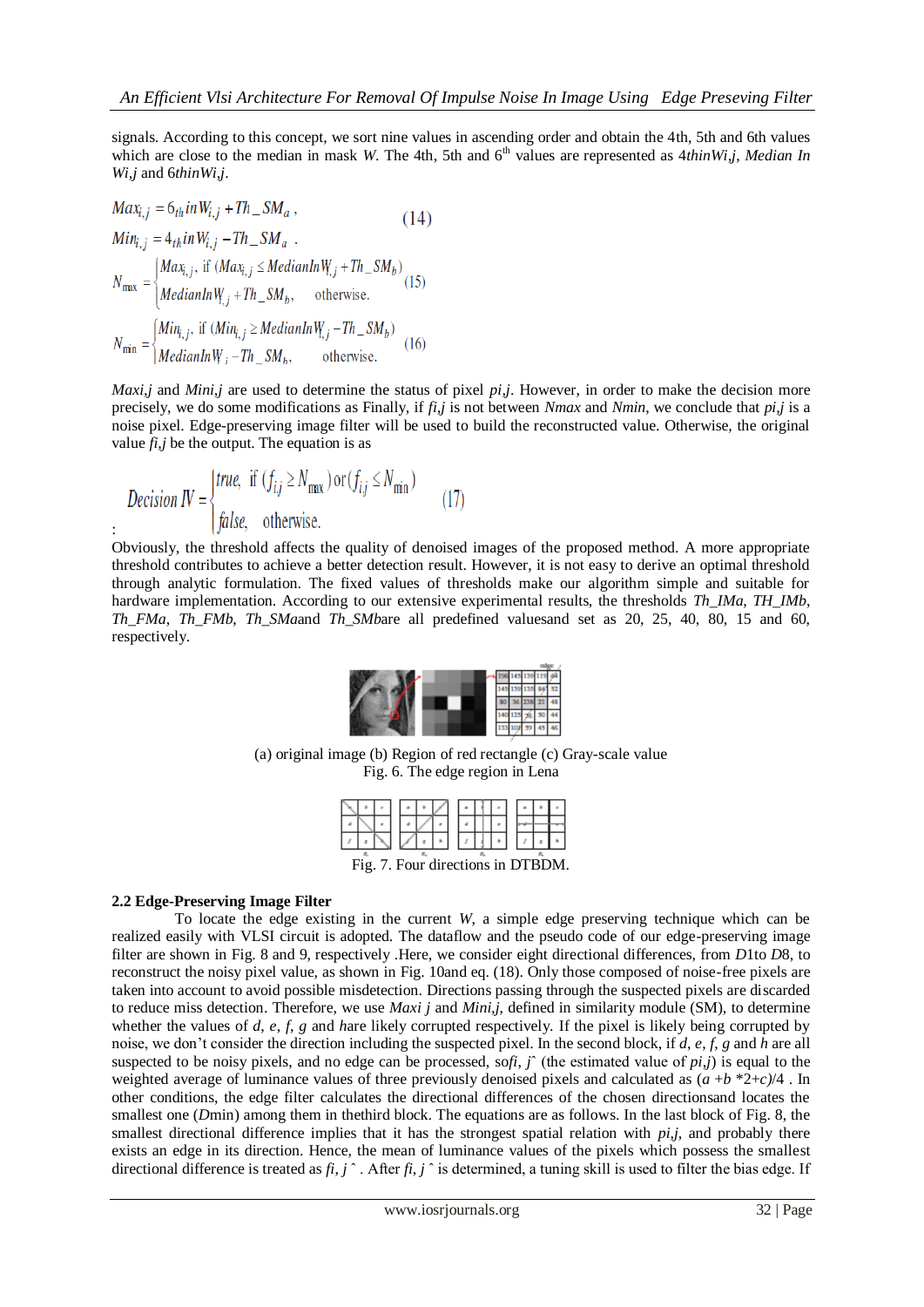*fi*, *j* ˆ obtain the correct edge, it will situate at the median of *b*, *d*, *e* and *g* because of the spatial relation and the characteristic of edge preserving. Otherwise, the values of  $f_i$ ,  $j$  will be replaced by the median of four neighboring pixels (*b*, *d*, *e* and *g*). We can express  $f$ *i*, *j* as  $f$ *i*,  $j =$  Median ( $f$ <sup>*i*</sup>,  $j$ ,  $b$ , $d$ , $e$ ,  $g$ ).





Fig. 9. Eight directional differences of DTBDM

#### **III. Vlsi Implementation Of Dtbdm**

DTBDM has low computational complexity and requires only two line buffers instead of full images, so its cost of VLSI implementation is low. For better timing performance, we adopt the pipelined architecture to produce an output at every clock cycle. In our implementation, the SRAM used to store the image luminance values is generated with the 0.18μm TSMC/Artisan memory compiler [31], and each of them is 512×8 bits. According to the simulation results obtained from Design Ware of SYNOPSYS [32], we find that the access time for SRAM is about 5 ns. Hence, we adopt the 7-stage pipelined architecture for DTBDM. Fig. 11 shows block diagram of the VLSI architecture for DTBDM. The architecture adopts an adaptive technology and consists of five main blocks: line buffer, register bank, decision tree- based impulse detector, edge-preserving image filter and controller. Each of them is described briefly in the following subsections.

#### **3.1 Adaptive Technology**

The proposed method employs an adaptive technology to improve the quality of reconstructed image. Fig. 11 shows the architecture of the proposed adaptive algorithm. The reconstructed pixels are adaptively written or stored into the line buffers. The current pixel to be denoised is located at coordinate (*i*,,*j*) . The adaptive points located at coordinate  $(i -1, j -1)$ ,  $(i -1, j)$  and  $(i -1, j -1)$  are already denoised at the previous denoising process. Since we adopt a pipelined hardware architecture in this work, the denoised value located at coordinate  $(i, j \square 1)$  is still in the pipeline and not available, as shown in Fig. 12. Here, 6 original points and 3 adaptive points arecombined as 9 input pixels for the 3×3 mask to reconstruct the resulting pixel *fi*, *j* . Although only 3 adaptive points (less than half) of 9 input points are available, the reconstructed value is significantly affected by the adaptive points, since each adaptive point is written back to influence the next point continuously

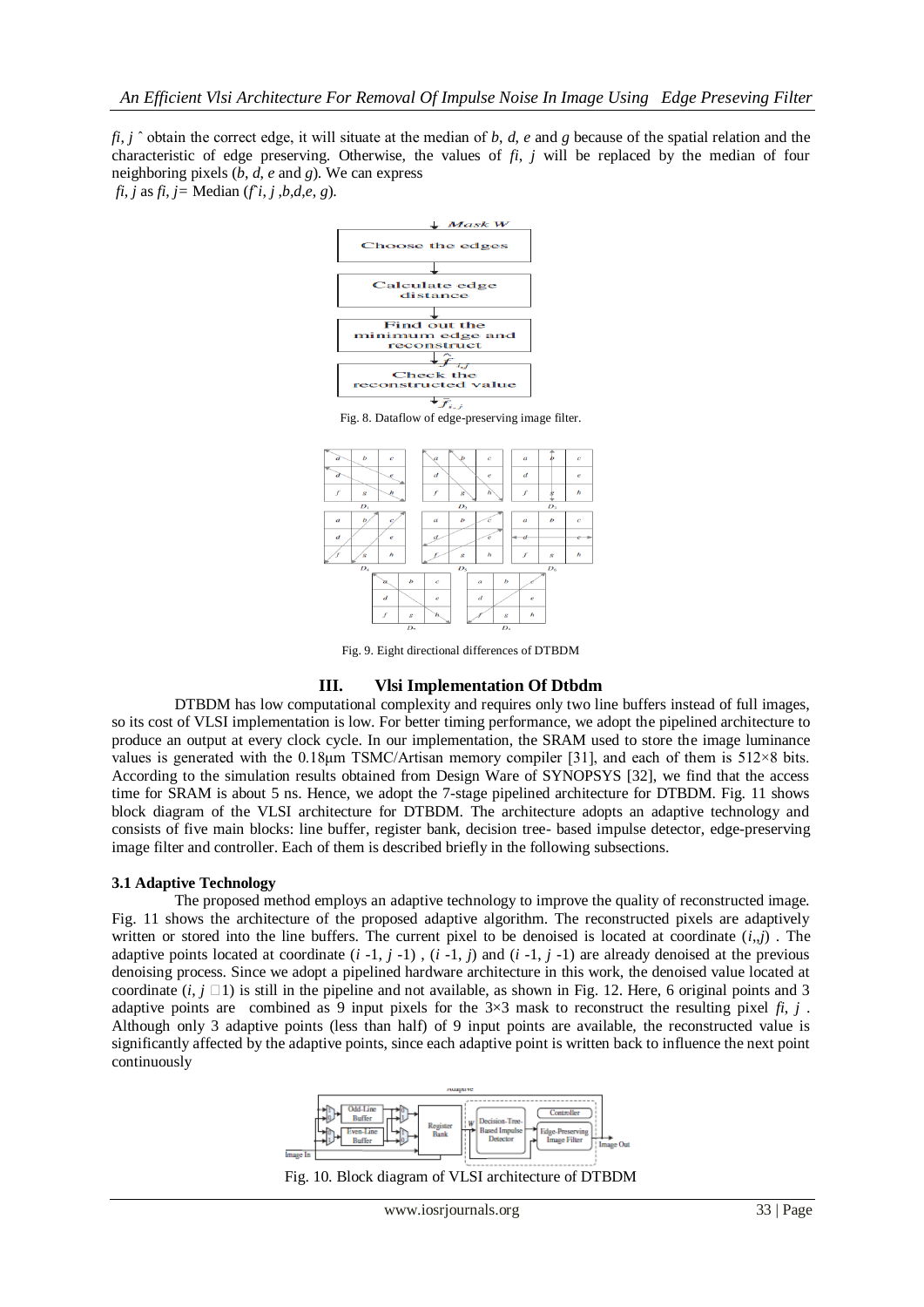

Fig. 11. Architecture of register bank (RB) in DTBDM.



Fig. 12. Two examples of the interconnections between two line buffers and RB

## **3.2 Line Buffer (Ping-Pong Buffer)**

DTBDM adopts a 3×3 mask, so three scanning lines are needed. If *pi, j*are processed, three pixels from *rowi-*1, *rowi* and *rowi+*1, are needed to perform the denoising process. Here, we use the concept of pingpong arrangement. With the help of four crossover multiplexers (see Fig. 12), we realize three scanning lines with two line buffers. Odd-Line Buffer and Even- Line Buffer are designed to store the pixels at odd and even rows respectively, as shown in Fig. 12.To reduce cost and power consumption, the line buffer is implemented with a dual-port SRAM (one port for reading out data and the other for writing back data concurrently) instead of a series of shifter registers. If the size of an image is *Iw×Ih*, thesize required for one line buffer is *Iw*-3 bytes in which 3 represents the number of pixels stored in the register bank.

## **3.3 Register Bank**

The register bank (RB), consisting of 9 registers, is used to store the  $3\times3$  pixel values of the current mask *W*. Figure 12 shows its architecture where each 3 registers are connected serially in a chain to provide three pixel values of a row in *W*, and the Reg4 keeps the luminance value  $(f<sub>i</sub>,j)$  of the current pixel to be denoised. Obviously, the denoising process for  $pi$ *,j*doesn't start until  $fi+1,j+1$  enterers from the input device. The nine values stored in RB are then used simultaneously by subsequent data detector and noise filter for denoising. Once the denoising process for *pi*,*j*is completed, the reconstructed pixel value *fi*, *j* generated by the edge-preserving filter is outputted and written into the line buffer storing *rowi*to replace *fi*,*j*. When the denoising process shifts from *pi*,*j*to *pi*,*j*+1, only 3 new values (*fi*-1,*j*+2, *fi*,*j*+2, *fi*+1,*j*+2) are needed to be read into RB (Reg2, Reg5 and Reg8 respectively) and other 6 pixel values are shifted to each one's proper register. At the same time, the previous input value from the input device,  $f_i+1,j+1$ , is written back to the line buffer storing *rowi*-1 for subsequent denoising process. The selection signals of the four multiplexers are all set to 1 or 0 for denoising the odd or the even rows respectively. Two examples are shown in Fig. 13 to illustrate the interconnections between the two line buffers and RB. Assume that we denoise*row*2, and set all four selection signals to 0, those samples of *row*1 and *row*2 are stored in Odd-Line Buffer and Even-Line Buffer, respectively. The samples of *row*3 are inputted from the input device, as shown in Fig. 13(a). The previous value in Reg6 and the denoised results generated by the edge-preserving filter are written back to Odd-Line Buffer and Even-Line Buffer, respectively. After the denoising process of *row*2 has been completed, Odd-Line Buffer is now full with the whole samples of *row*3, while those denoised samples of *row*2 are all stored in Even-Line Buffer. To denoise*row*3, we set all selections signals to 1. Thus the previous value in Reg6 and the denoised results generated by the edge preserving filter are written back to Even-Line Buffer and Odd-Line Buffer respectively, as shown in Fig. 13(b). After the denoising process of *row*3 has been completed, Even-Line Buffer is now full with the whole samples of *row*4, while those denoised samples of *row*3 are stored in Odd-Line Buffer.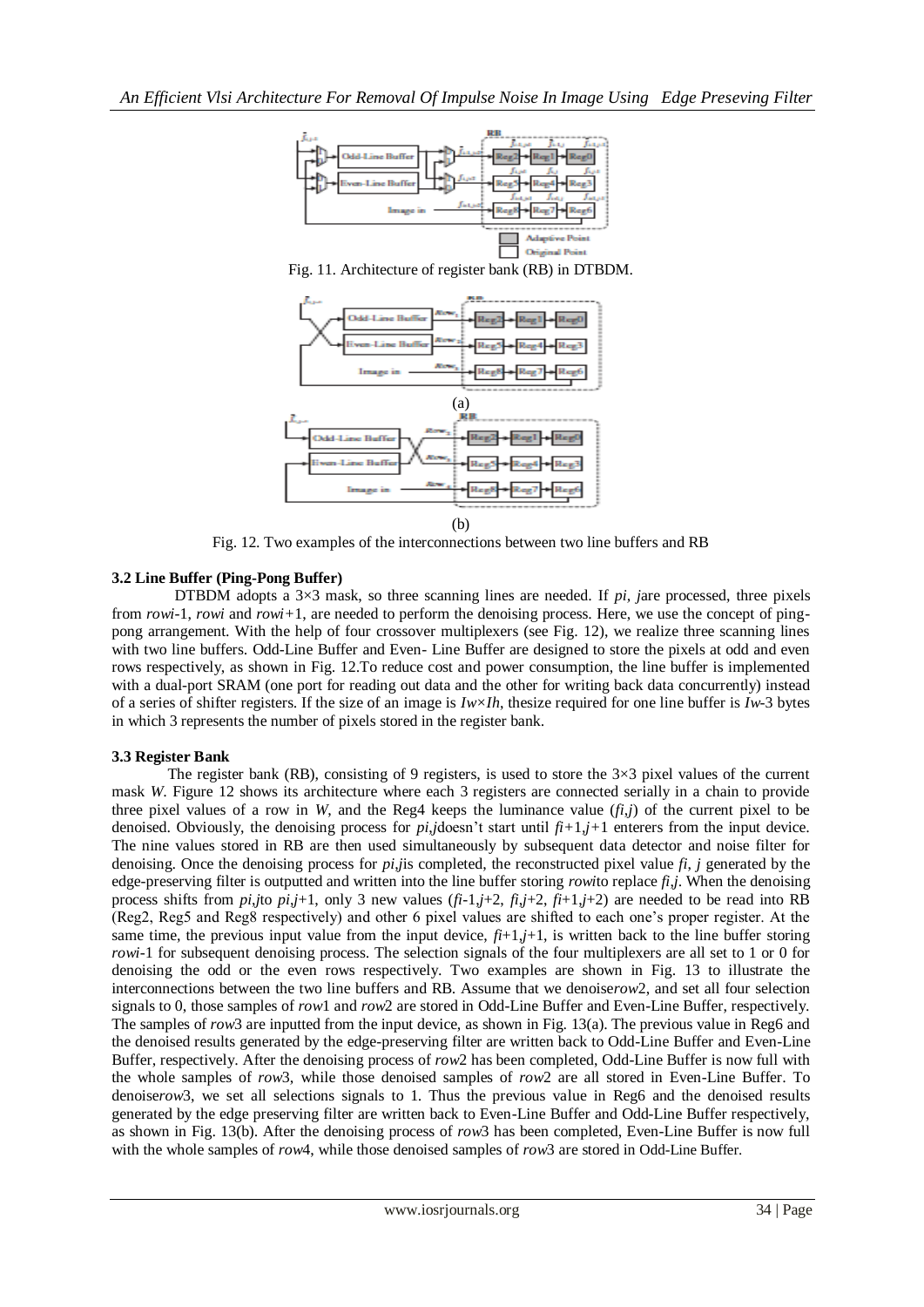### **3.4 Decision-Tree-Based Impulse Detector**

The decision-tree-based impulse detector is composed of three modules (isolation module, fringe module and similarity module). Each of them is described in the following subsections.

### **3.4.1 Isolation Module (IM)**

 Fig. 14 shows the architecture of IM (we take *W Top Half* for example). The comparator CMPL is used to output the larger value from the two input values while the comparator CMPS is used to output the smaller value from the two input values. The first two-level comparators are used to find *Top Half \_max* and *Top Half min.* The SUB unit is used to output the difference which is subtracted the lower input (*Top Half \_min*) from the upper one(*Top Half \_max*), and the |SUB| unit is used to output the absolute value of difference of two inputs. The GC is the greater comparator that will output logic 1 if the upper input value is grater than the lower one. The OR gate is employed to generate the binary result for *IM\_Top Half*. Finally, if the result of *Decision II* is positive, *pi*,*j* might be a noisy pixel or situate on an edge. The next module (FM) will be used to confirm the result.



Fig. 13. Architecture of IM (*WTopHalf*)



Fig. 16. Architecture of sorting (4thinW)

#### **3.4.2 Fringe Module (FM)**

 Fig. 15 shows the architecture of FM. The FM is composed of four small modules, from FM\_1 to FM\_4, and each of them is used to determine its direction, as mentioned in subsection 2.1.2. Fig. 16 is a detailed implementation of M<sub>\_</sub>1. Since *E*1 is the direction from *a* to *h* (Fig. 7), the relation between *a*, *h* and  $fi$ , *j* must be referenced. The three |SUB| units are used to determine the absolute differences between them. The GC is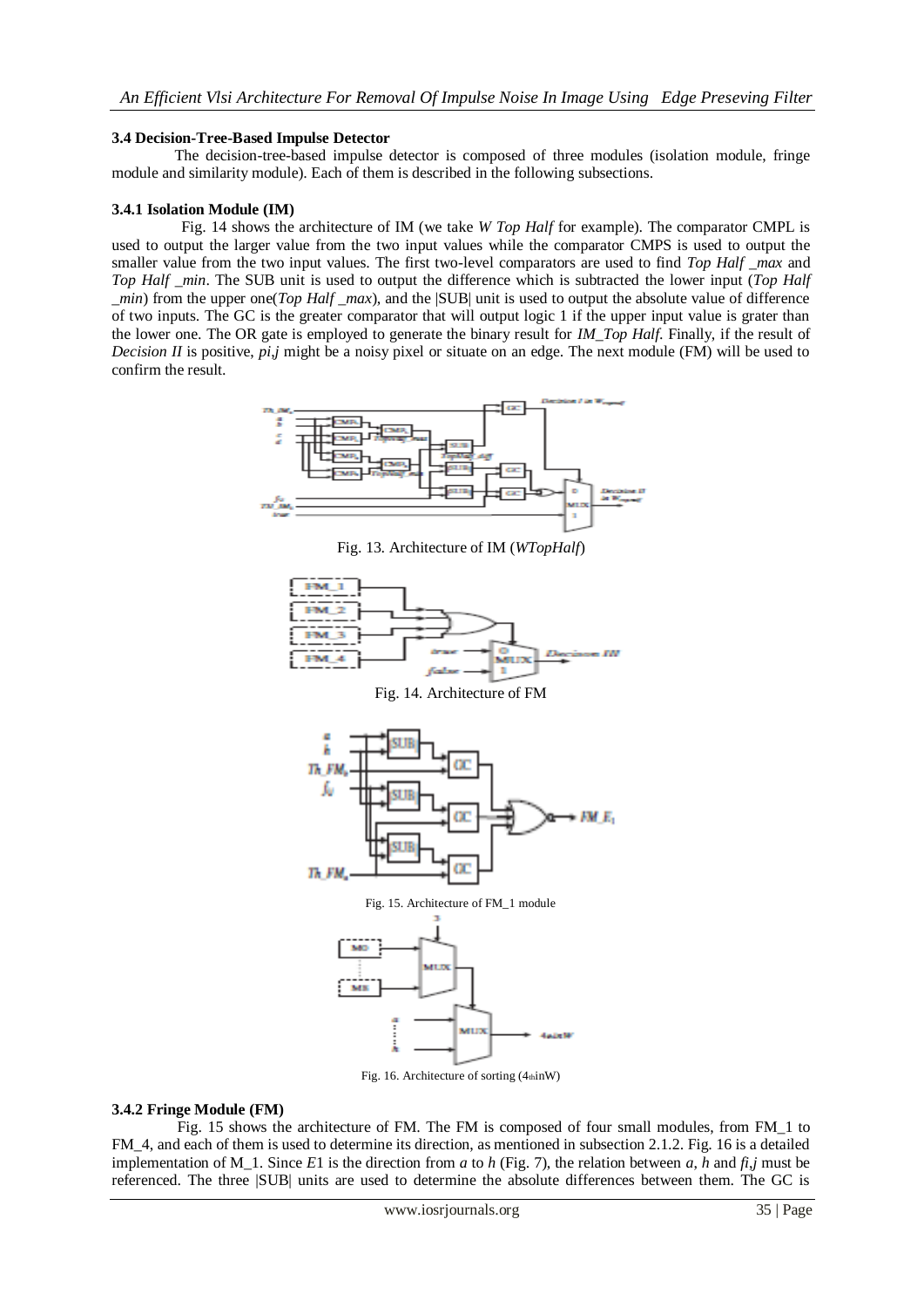described in the above section and the NOR gate is used to generate the result of *FM\_E*1. If the result is positive, we consider that *fi*,*j*is on the edge *E*1 and regard it as noise-free.

### **3.4.3 Similarity Module (SM)**

If IM and FM can't determine whether *fi*,*j* belongs to a noise free value or not, SM is used to confirm the result. Fig. 17 shows our architecture that is designed to accelerate the sorting speed to obtain the 4th value in mask *W*. The detailed implementation of module M0 is shown in Fig. 18. If *a* is greater than *b*, *C*01 is set to 1; otherwise, *C*01 is set to 0. The eight GC units are used to determine the values from *C*01 to *C*08*.* After comparing, a combined unit is used to combine the results of each comparator to obtain a number between 0 and 8. The number indicates the order of value in mask *W*. If *a* is the smallest value in mask *W*, the output of the M0 module is 0; if *a* is the biggest value in mask W, the output is 8. The architectures of other modules (M1 to M8) are almost the same as M0, with only little difference. By means of this implementation, we can find out the order of values efficiently by using simple comparators and combined units. Comparing with traditional sorting algorithms, this method not only speeds up the sorting time, but also reduces the space which used to store the value to be exchanged. Fig. 19 shows the architecture of SM after we obtain the 4th, 5th and6th values in mask *W*. The SUB and ADD units are used to calculate the value of *Max i,j* and *Min i,j* as mentioned in Section 2.1.3. The Two GC and MUX units are used to determine the *N max* and *N min*. The TC unit is a triple input comparator which can output the logic 1 if the lowest input is not between the upper two inputs.

#### **3.5 Edge-Preserving Image Filter**

The Edge-Preserving Image Filter is composed of two modules, min ED generator and average generator (AG). Fig. 20 shows the architecture of the min ED generator which is used to determine the edge that has the smallest difference. Eight directional differences are calculated with twelve |SUB|, four ADD and four shifter units. Then the smallest one is determined by using the Min Tree unit. Min Tree is made up of a series of comparators. After that, the mean of luminance values of the pixels which process the smallest directional difference (*D min*) can be obtained from the average generator, as shown in Fig. 21. As mentioned in Section 2, if  $pi_j$ -1,  $pi_j$ +1,  $pi+1_j$ -1,  $pi+1_j$  and  $pi+1_j+1$  are all suspected to be noisy pixels, the final MUX will output (a+b×2+c)/4. Otherwise, the MUX will output the mean of the pixel values which process *D min.* Some directional differences are determined according to four pixel values, so its reconstructive values also need four pixel values. Two-level ADD and shifter units are used to complete our calculation. As for the chip implementation, the gate counts or silicon area of one multiplier or division is much larger than one shifter. In our design, all multipliers or divisions will be replaced by shifter units in order to lower the hardware cost. After above computations, we sort *b*, *d*, *e* and *g* in order. The reconstructed value *fi*, *j* ˆ obtained from edge-preserving filter will be compared with the 2th and 3th values, named as *Sort-Four*2, *SortFour*3, and the final value *fi*, *j* is obtained from the equation as



Fig. 17. Architecture of M0 module



Fig. 18. Architecture of SM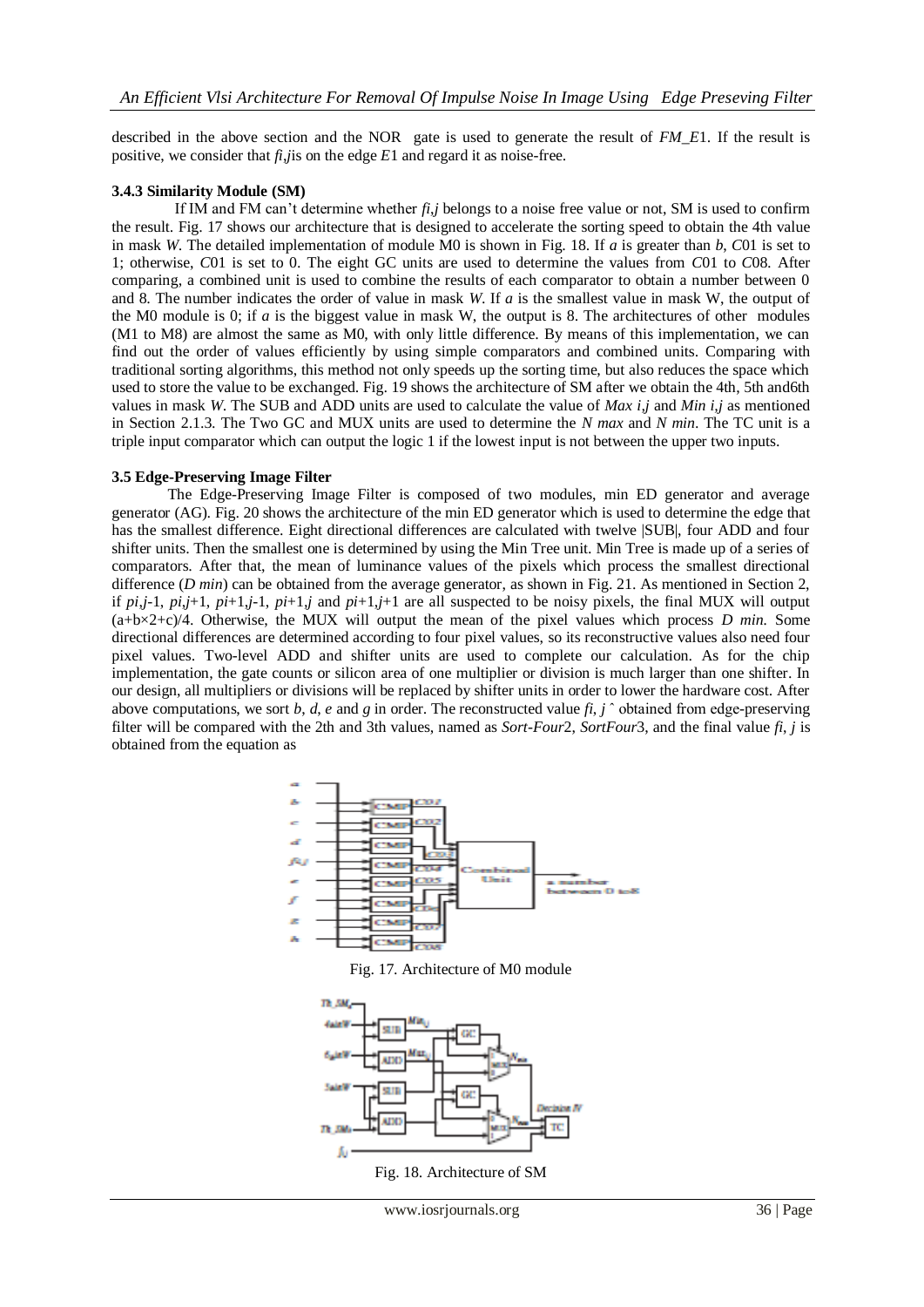

Fig. 20. Architecture of average generator (AG)

## **3.6 Controller**

Controller sends signals to control pipelining and timing statuses of the proposed circuits. It also sends control signals to schedule reading and writing statuses of the data that are stored in register bank or in line-buffers. The realization of the controller is based on the concept of finite state machine (FSM). By the controller design, the proposed circuit can automatically receive stream-in data of original images and produce stream-out results of reconstructed images.

## **IV. Implementation Results And Comparisons**

To verify the characteristics and the quality of denoised images of various denoising algorithms, a variety of simulations are carried out on the six well-known 512×512 8-bit gray-scale test images: Lena, Boat, Couple, Peppers, Airplane, and Goldhill. For a single test image, the corrupted versions of it are generated in MATLAB environment with random-valued impulse noise at various noise densities from 5% to 20% with increments of 5%. Then we employ different approaches to detect impulse noise and restore the corrupted image. Thus, we can easily compare the restored images with the source image for various denoising methods. Totally, twelve denoising methods (Median Filter [8],ACWM [12], MSM(3:T) [13], MSM(5:T) [13], MSM(7:T) [13],ATMBM [14], DRID [15], RORD-WMF [16], RVNP [33],AMF [34], NAVF [35], LCNR [36]) and our method (DTBDM)are compared in terms of objective testing (quantitative evaluation)and subjective testing (visual quality) where the parameters or thresholds of these methods are set as suggested. We employ the peak signal-to-noise ratio (PSNR) to illustrate the quantitative quality of the reconstructed images for various methods. Table 1, 2, 3, and 4 list the restoration results in PSNR(dB) of test images corrupted by 5%, 10%, 15% and 20% impulses, respectively. The first ten belong to lower-complexity methods and perform no iteration.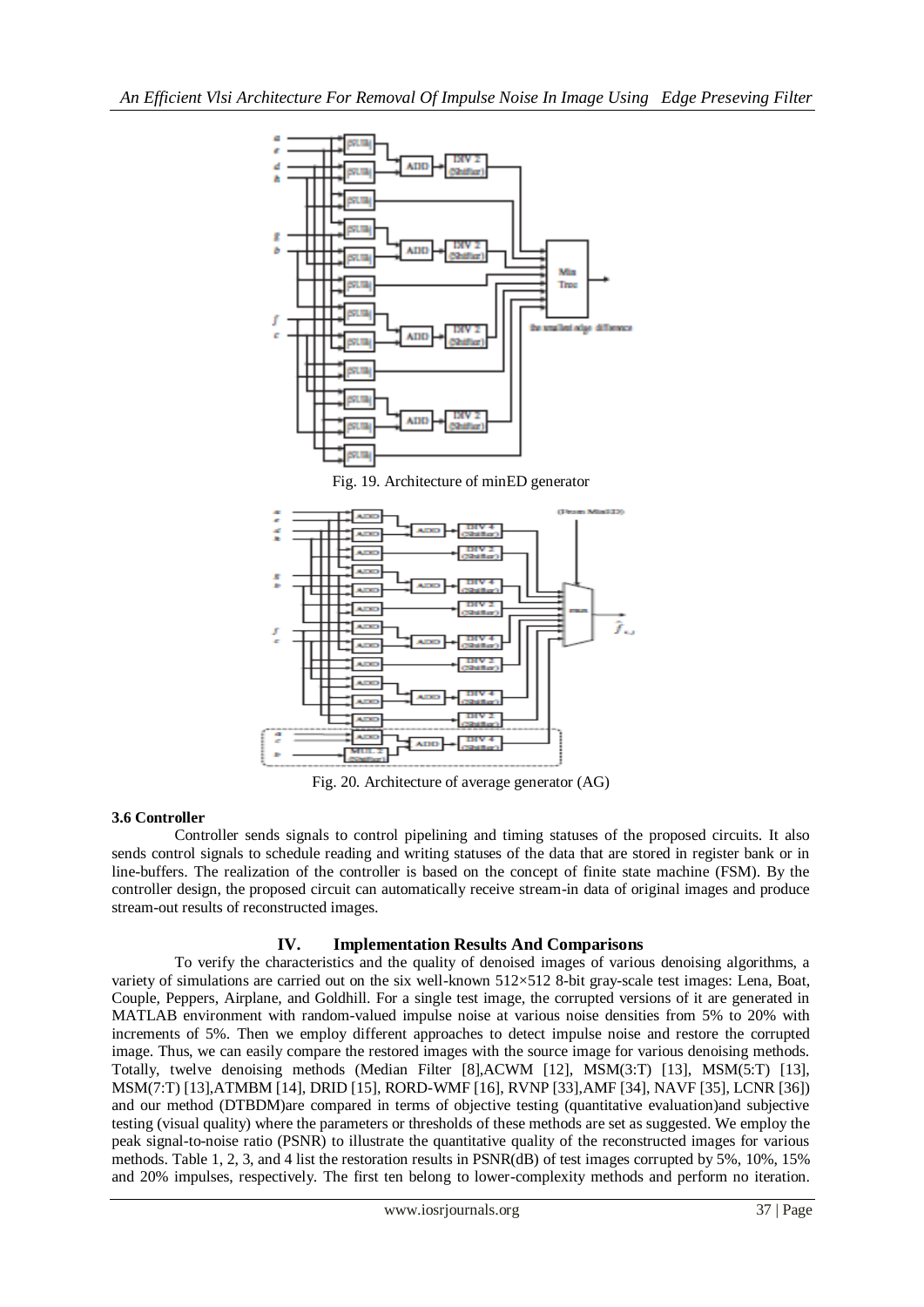The others belong to higher complexity methods and have more complicated operations and iterations. Comparing with those experimental results, the quantitative qualities of DTBDM are always better than those lower complexity methods in low noise ratio and almost the same with other higher-complexity methods. Table 5 lists the mask size, line buffer and iteration times of each methods. Since most methods are software implementation and some have complex operations, it is hard to list the detailed operations, such as the numbers of adder, subtraction, multiplication, and division. Generally, the cost of VLSI implementation depends mainly on the required memory and computational complexity. The proposed design requires only few computations. Hence, we use line buffer and iteration times to prove that our design requires lower cost. In [14], the author claims that their method achieves better filtering quality with lower complexity than other methods[9]-[11]. Therefore, we can conclude that our DTBD Mout performs other methods [8]-[16], [33]-[36] in terms of quantitative evaluation. Table 6 shows the probabilities of impulse detection, including the false alarms and misses. The false alarm means that there is no impulse but detector says there is one. Since the quantitative qualities of our method are much better than those lower-complexity methods, we only list the comparisons between our method and other higher-complexity methods. Although ATMBM and DRID can reduce the numbers of misses by doing iteration, they also increase the numbers of false alarm, as shown in table 6. The total numbers (misses + false alarms) in this work are much lower than those higher-complexity methods To explore the visual quality, we show the reconstructed images of different denoising methods in restoring 20% corrupted image "Lena" and "Peppers" in

Fig. 22 and Fig. 23. Since the quantitative quality of [12][14][15][16][36] and our method are better than others, we take them for visual comparisons only. The images restored by ACWM, ATMBM, and DRID have some obvious noise. The reconstructed image of our method can preserve more details in edges (see stalk of pepper) as shown in Fig. 22. Clearly, the proposed DTBDM produces visually pleasing images. The VLSI architecture of our design was implemented by using Verilog HDL. We used SYNOPSYS Design Vision to synthesize the design with TSMC's 0.18μm cell library. The layout for the design was generated with SYNOPSYS Astro (for auto placement and routing), and verified by MENTOR GRAPHIC Calibre (for DRC and LVS checks). The synthesis results show that the DTBDM chip contains 21k gate counts. It works with a clock period of 5 ns and operates at a clock rate of 200 M Hz. The power consumption is 17.12 m W with 1.8-V supply voltage .Furthermore, DTBDM is also implemented on the Alter a Stratix II EP2S60F1020C5 FPGA board for verification. The operating clock frequency of DTBDM is 163.83 MHz (with1.29k logic elements). Since our design requires only simple operations (fixed bit-width adding, subtracting, or comparing), the denoised results of DTBDM with software program and with the VLSI circuit are identical. To evaluate the circuit, we compared DTBDM with four recent denoising chips [33]-[36]. They were realized with different VLSI implementations, so it is very difficult to compare our chip with them directly. Hence, we have implemented our design by using four different technologies respectively. Table 7 shows the detailed comparisons for various implementations in terms of the total number of logic elements, line buffer, and frequency. As demonstrated, DTBDM requires lower hardware cost and works faster than RVNP [33], AMF [34] and NAVF [35]. Although the proposed method requires more logic elements than [36], it can achieve higher frequency and produce better image quality when denoising an image corrupted by random-valued impulse noise.



Fig. 21. Results of different methods in restoring 20% corrupted image "Lena".

## **V. Conclusions**

A low-cost VLSI architecture for efficient removal of random- valued impulse noise is proposed in this paper. The approach uses the decision-tree-based detector to detect the noisy pixel and employs an effective design to locate the edge. With adaptive skill, the quality of the reconstructed images is notable improved. Our extensive experimental results demonstrate that the performance of our proposed technique is better than the